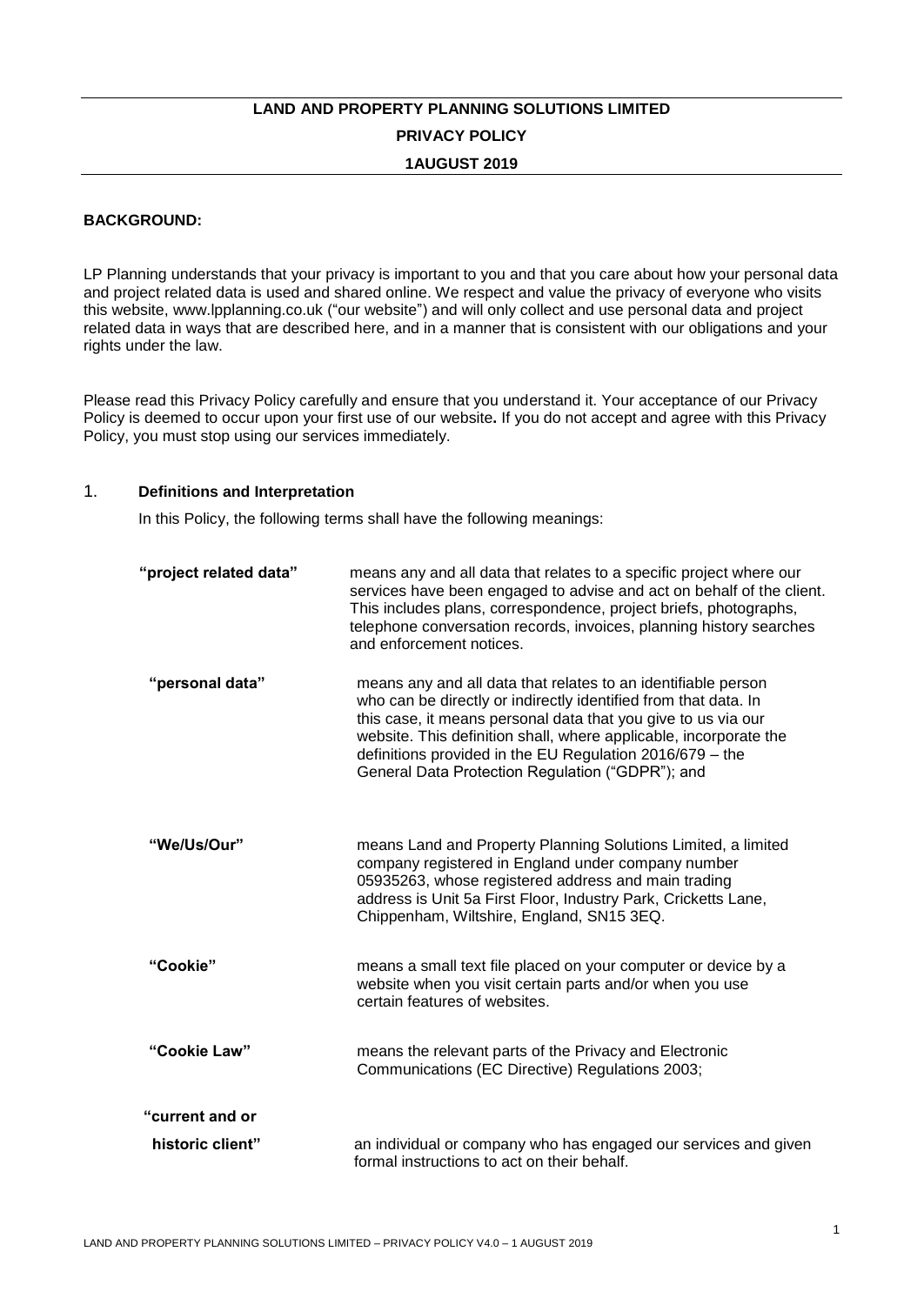**"enquiry"** is a project that does not proceed into an instruction.

#### 2. **Information About Us**

- 2.1 Our website is owned and operated by Land and Property Solutions Limited, a limited company registered in England under company number 05935263, whose registered address is and whose main trading address is Unit 5a First Floor, Industry Park, Cricketts Lane, Chippenham, Wiltshire, England, SN15 3EQ.
- 2.2 Our VAT number is 255691674.
- 2.3 Our Data Protection Officer is the Office Manager, and can be contacted by email at enquiries@lpplanning.co.uk, by telephone on 01249 461869, or by post at Unit 5a First Floor, Industry Park, Cricketts Lane, Chippenham, Wiltshire, England, SN15 3EQ.
- 2.4 Some of our staff are chartered Members of the RTPI who are bound by the Institutes Code of Conduct.
- 2.5 Our operations are covered by professional indemnity insurance.

## 3. **What Does This Policy Cover?**

This Privacy Policy applies to your use of our website and our services if you engage with us contractually. Our website may contain links to other websites. Please note that we have no control over how your data is collected, stored, or used by other websites and we advise you to check the privacy policies of any such websites before providing any data to them.

## 4. **Your Rights**

- 4.1 As a data subject, you have the following rights under the GDPR, which this Policy and our use of personal data and project related data have been designed to uphold:
	- 4.1.1 The right to be informed about our collection and use of personal data and project related data;
	- 4.1.2 The right of access to the personal data and project related data we hold about you (see section 12);
	- 4.1.3 The right to rectification if any personal data and project related data we hold about you is inaccurate or incomplete (please contact us using the details in section 13);
	- 4.1.4 The right to be forgotten i.e. the right to ask us to delete any personal data and project related data we hold about you, however there are exceptions as explained in section 7.5;
	- 4.1.5 The right to restrict the processing of your personal data and project related data;
	- 4.1.6 The right to data portability (obtaining a copy of your personal data and project related data to re-use with another service or organisation);
	- 4.1.7 The right to object to us using your personal data and project related data for particular purposes; and
	- 4.1.8 Rights with respect to automated decision making and profiling.
- 4.2 If you have any cause for complaint about our use of your personal data and project related data, please contact us using the details provided in section 13 and we will do our best to solve the problem for you. If we are unable to help, you also have the right to lodge a complaint with the UK's supervisory authority, the Information Commissioner's Office.
- 4.3 For further information about your rights, please contact the Information Commissioner's Office or your local Citizens Advice Bureau.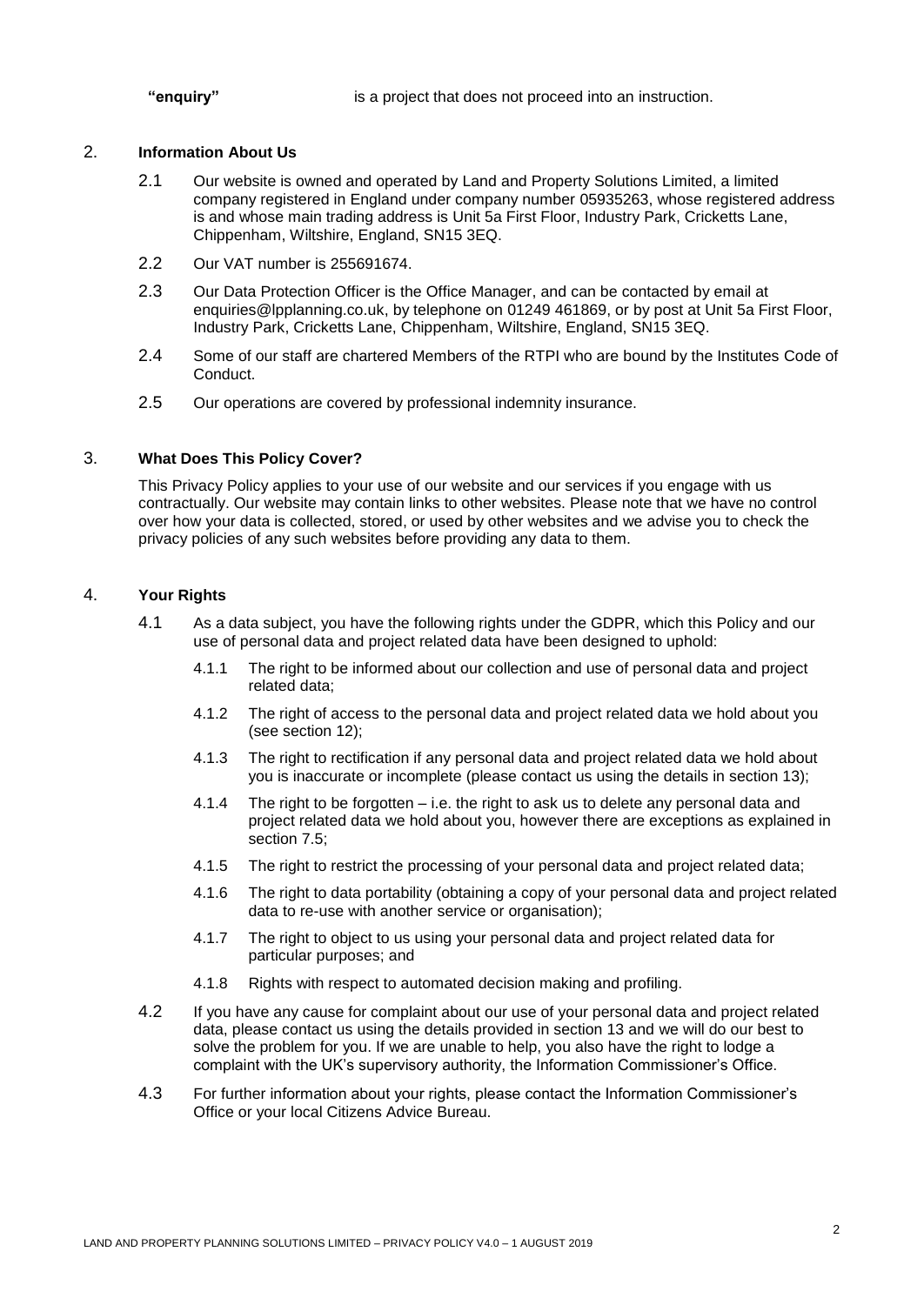## 5. **What Data Do We Collect And Store?**

We do not collect personal data and project related data on our website except where you have provided data to us through our Project Enquiry Webform. Our webform collects only the following data:

- 5.1 **Full name;**
- 5.2 **Telephone number;**
- 5.3 **Email address;**
- 5.4 **Site and contact address;**
- 5.5 **Your description of proposal; your connection to the site; timescales, any additional information;**
- 5.6 **Local Planning Authority if applicable**
- 5.7 **How you heard about us**
- 5.8 **In addition to the above, once we take instructions from you we gather, and store specific information related to your project which forms part of our brief and contract between our company and you.**

# 6. **Cookies**

- 6.1 All Cookies used by and on our Site are used in accordance with current Cookie Law. Before Cookies are placed on your computer or device, you will be shown a pop-up requesting your consent to set those Cookies. By giving your consent to the placing of Cookies you are enabling us to provide the best possible experience and service to you. You may, if you wish, deny consent to the placing of Cookies; however certain features of Our Site may not function fully or as intended.
- 6.2 You will be given the opportunity to allow only third-party Cookies.
- 6.3 Certain features of our site depend on Cookies to function. Cookie Law deems these Cookies to be "strictly necessary". These Cookies are shown in the table below. Your consent will be sought to place these Cookies. You may still block these Cookies by changing your internet browser's settings as detailed below, but please be aware that our site may not work properly if you do so. We have taken great care to ensure that your privacy is not at risk by allowing them.
- 6.4 Our site uses analytics services provided by Google. Website analytics refers to a set of tools used to collect and analyse anonymous usage information, enabling us to better understand how our site is used. This, in turn, enables us to improve our site and the products and services offered through it.
- 6.5 The analytics service(s) used by our site use(s) Cookies to gather the required information. You do not have to allow us to use these Cookies, however whilst our use of them does not pose any risk to your privacy or your safe use of our Site, it does enable us to continually improve our Site, making it a better and more useful experience for you.
- 6.6 The analytics service(s) used by our Site use(s) the following Cookies:

| Name of Cookie | 1 <sup>st</sup> /3 <sup>rd</sup> Party   Provider   Purpose |                                    |
|----------------|-------------------------------------------------------------|------------------------------------|
| _ga            | 3rd                                                         | Google   Used to distinguish users |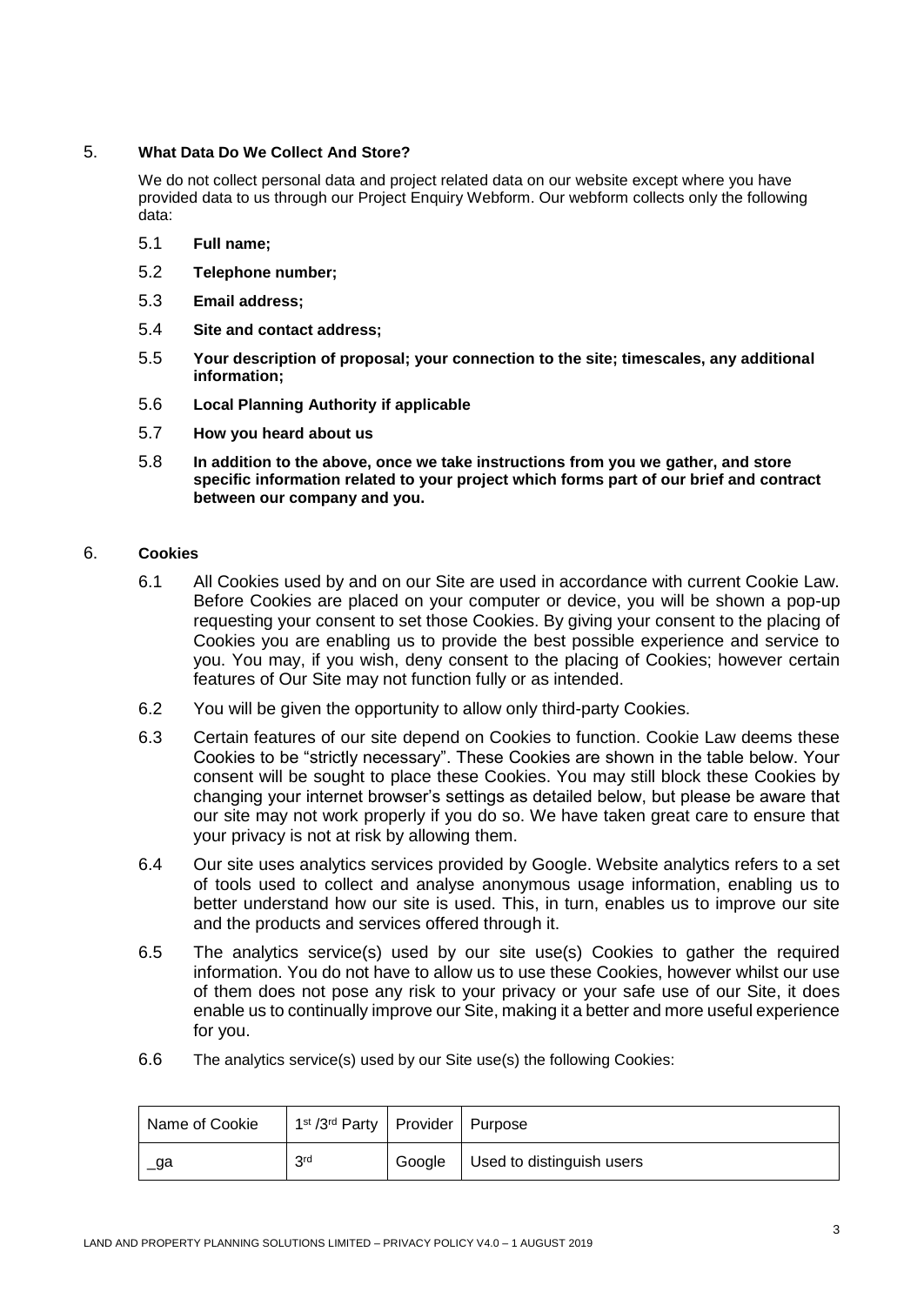| $\_$ gid                                  | 3 <sup>rd</sup> | Google | Used to distinguish users                                                                                                                                                                                             |
|-------------------------------------------|-----------------|--------|-----------------------------------------------------------------------------------------------------------------------------------------------------------------------------------------------------------------------|
| _gat                                      | 3 <sup>rd</sup> | Google | Used to throttle request rate. If Google Analytics is<br>deployed via Google Tag Manager, this cookie will be<br>named_dc_gtm_ <property-id></property-id>                                                            |
| AMP TOKEN                                 | 3 <sup>rd</sup> | Google | Contains a token that can be used to retrieve a Client<br>ID from AMP Client ID service. Other possible values<br>indicate opt-out, inflight request or an error retrieving<br>a client IS from AMP Client ID service |
| _gac_ <property-<br>id&gt;</property-<br> | 3 <sup>rd</sup> | Google | Contains campaign related information for the user. If<br>you have linked your Google Analytics and AdWords<br>accounts, AdWords website conversation tags will<br>read this cookie unless you opt-out.               |

- 6.7 In addition to the controls that we provide, you can choose to enable or disable Cookies in your internet browser. Most internet browsers also enable you to choose whether you wish to disable all Cookies or only third-party Cookies. By default, most internet browsers accept Cookies, but this can be changed. For further details, please consult the help menu in your internet browser or the documentation that came with your device.
- 6.8 You can choose to delete Cookies on your computer or device at any time, however you may lose any information that enables you to access Our Site more quickly and efficiently including, but not limited to, login and personalisation settings.
- 6.9 It is recommended that you keep your internet browser and operating system up-to-date and that you consult the help and guidance provided by the developer of your internet browser and manufacturer of your computer or device if you are unsure about adjusting your privacy settings.
- 6.10 Our website does not currently collect cookies and we have no access to third party cookies.

## 7. **How Do We Use Your Data?**

- 7.1 All personal data and project related data is processed and stored securely, for no longer than is necessary in light of the reason(s) for which it was first collected. We will comply with our obligations and safeguard your rights under the GDPR at all times. For more details on security see section 8, below.
- 7.2 Our use of your personal data and project related data will always have a lawful basis, either because it is necessary for our performance of a contract with you, because you have consented to our use of your personal data and project related data (e.g. by subscribing to emails), or because it is in our legitimate interests. Specifically, we may use your data for the following purposes:
	- 7.2.1 Replying to emails/correspondence/web enquiry forms/telephone from you; and
	- 7.2.2 Supplying our services to you (please note that we require your personal data and project related data in order to enter into a contract with you).
- 7.3 We will not, however, send you any unsolicited marketing or spam and will take all reasonable steps to ensure that we fully protect your rights and comply with our obligations under the GDPR and the Privacy and Electronic Communications (EC Directive) Regulations 2003.
- 7.4 You have the right to withdraw your consent to us using your personal data and project related data at any time, and to request that we delete it.
- 7.5 We do not keep your personal data and project related data for any longer than is necessary in light of the reason(s) for which it was first collected. Data will therefore be retained for the following periods (or its retention will be determined on the following bases):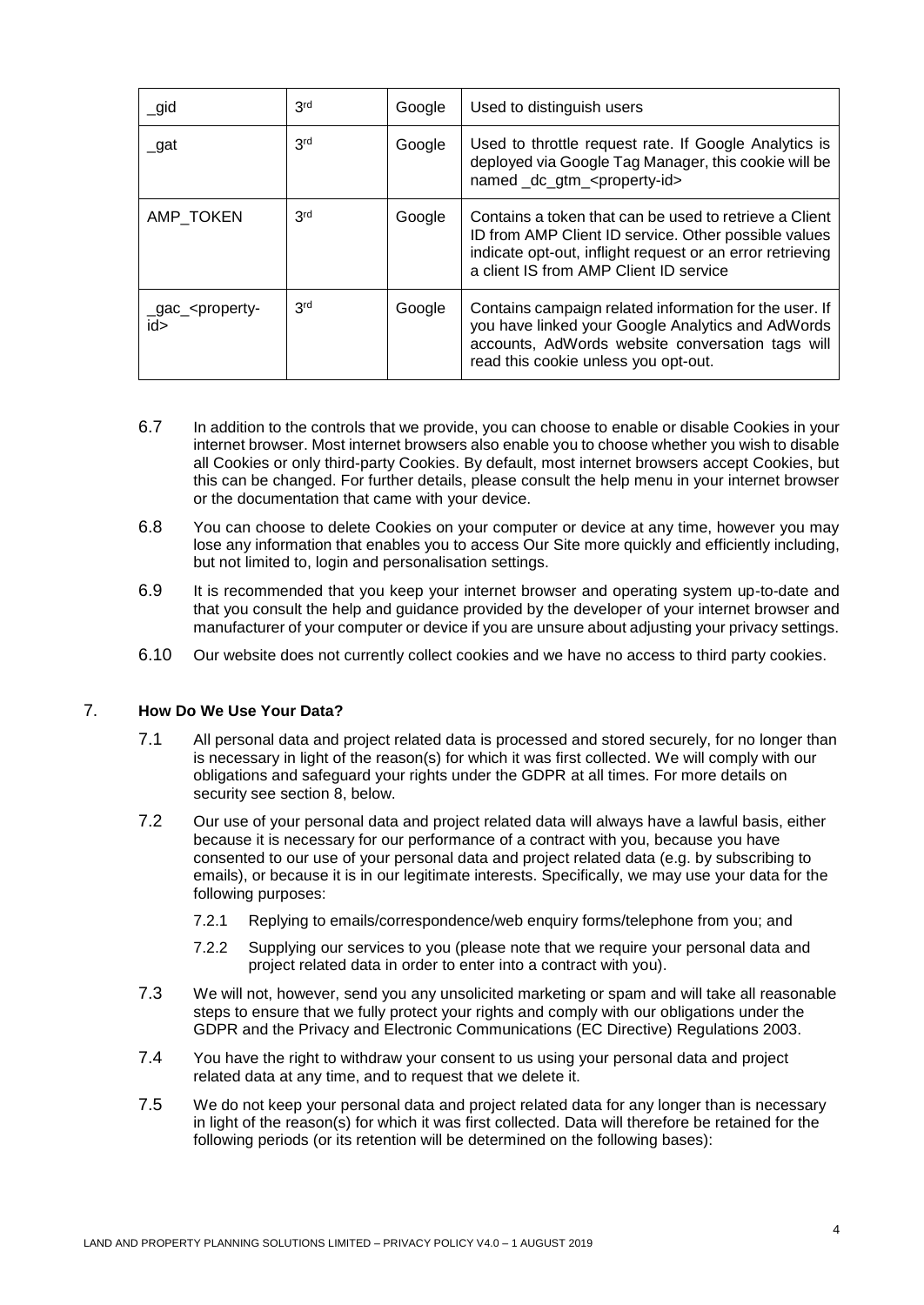7.5.1 For the data described previously in section 5, data will be retained in the following ways:

7.5.1.1 For enquiries that do not result in contracted work, 6 years.

7.5.1.2 For current and historic clients, indefinitely to defend any future legal claims.

#### 8. **How and Where Do We Store Your Data?**

- 8.1 We only keep your personal data and project related data for as long as we need to in order to use it as described above in section 7, and/or for as long as we have your permission to keep it.
- 8.2 Your data will only be stored in the UK.
- 8.3 Data security is very important to us, and to protect your data we have taken suitable measures to safeguard and secure data collected through our website.
- 8.4 Steps we take to secure and protect your data include:
	- a) Electronic copies of personal data and project related data are stored securely using passwords.
	- b) Electronic copies of personal and project related data are stored securely on remote devises using passwords and data encryption.
	- c) All hardcopies of personal data and project related data, along with any electronic copies stored on physical, removable media are stored securely in a locked box, drawer, cabinet, or similar;
	- d) All personal data and project related data stored electronically is backed up at regular intervals.

#### 9. **Do We Share Your Data?**

- 9.1 Subject to section 8.2, we will not share any of your data with any third parties for any purposes except to enable us to undertake any contracted work. In this circumstance, third parties include:
	- 9.1.1 Sub-contractors;
	- 9.1.2 Professional consultants and organisations (limited to those necessary to contribute to the contract such as solicitors or architects);
	- 9.1.3 Local Authorities.
- 9.2 In certain circumstances, we may be legally required to share certain data held by us, which may include your personal data and project related data, for example, where we are involved in legal proceedings, where we are complying with legal obligations, a court order, or a governmental authority.

# 10. **What Happens If Our Business Changes Hands?**

- 10.1 We may, from time to time, expand or reduce our business and this may involve the sale and/or the transfer of control of all or part of our business. Any personal data and project related data that you have provided will, where it is relevant to any part of our business that is being transferred, be transferred along with that part and the new owner or newly controlling party will, under the terms of this Privacy Policy, be permitted to use that data only for the same purposes for which it was originally collected by us.
- 10.2 In the event that any of your data is to be transferred in such a manner, you will be contacted in advance and informed of the changes. When contacted you will not, however, be given the choice to have your data deleted or withheld from the new owner or controller due to the legal obligations under our insurance cover for us to retain planning case information.